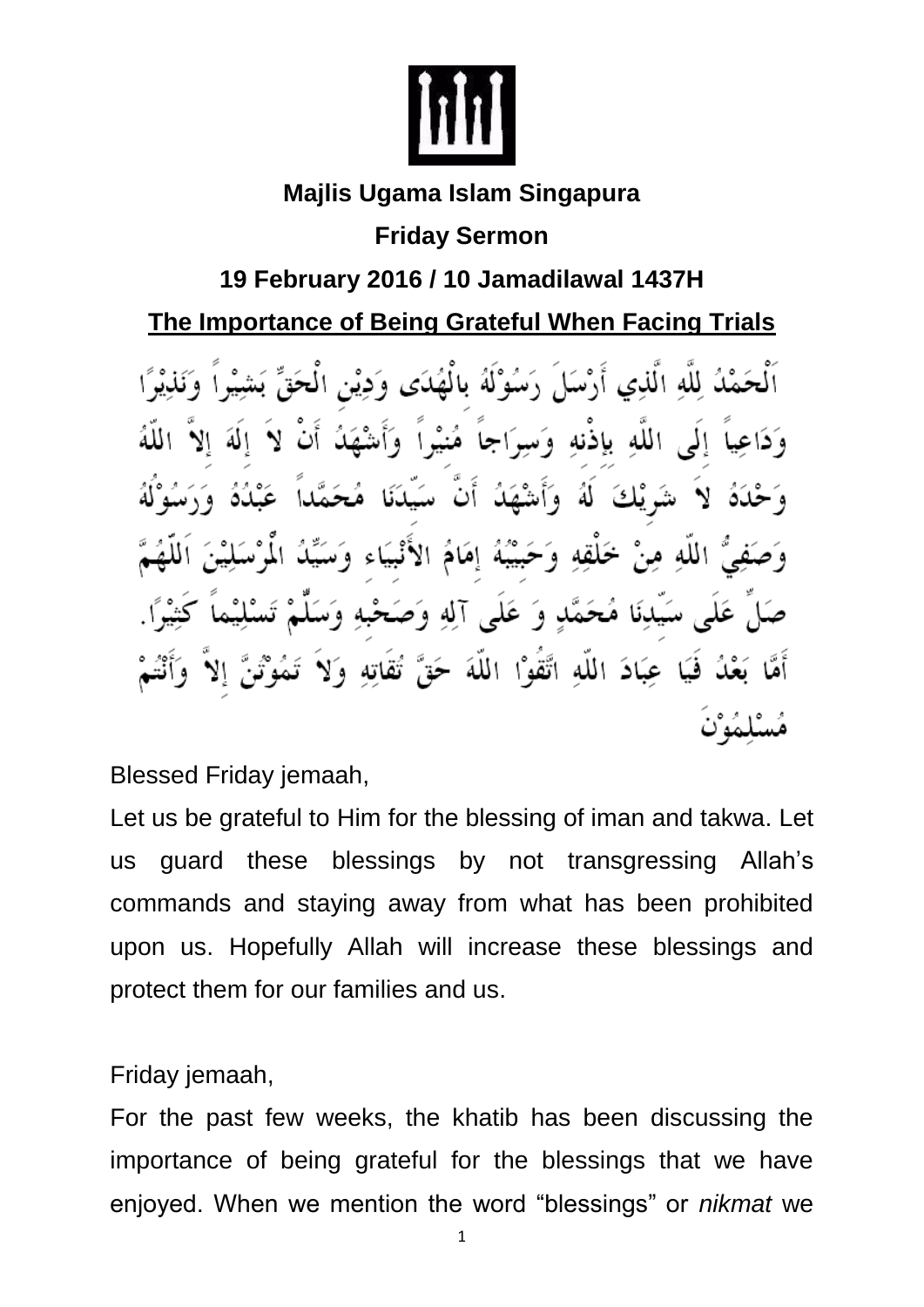will think of happiness, ease, and life's comforts. However, we realise that life is not one that is free of sadness, disappointments and trials. However, no matter what happens or whatever the situation one faces, a true believer (mukmin) will strive to remain positive. Rasulullah s.a.w. once said: *"How wonderful is the affair of the believer, for his affairs are all good, and this applies to no one but the believer. If something good happens to him, he is thankful for it and that is good for him. If something bad happens to him, he bears it with patience and that is good for him."* [Hadith reported by Imam Muslim]

Subhanallah, how is it that a Mukmin can attain that level of gratitude even when he is facing a great trial? It starts with the realisation that when one is tested, it is an opportunity from Allah to raise their standing in His sight. Allah s.w.t. says in Surah Al-Baqarah verses 155-157:

وَلَنَبۡلُوَنَّكُمۡ بِشَىۡءٍ مِّنَ ٱلۡخَوۡفِ وَٱلۡجُوعِ وَنَفۡصِ مِّنَ ٱلۡأَمۡوَٰ لِ وَٱلْأَنفُسِ وَٱلتَّمَرَّتِّ وَبَشِّرِٱلصَّٰبِرِينَ ۚ ۞ ٱلَّذِينَ إِذَآ أَصَـٰبَنَّهُم مُّصِيبَةٌ قَالُوٓا۟إِنَّالِلَّهِوَإِنَّآإِلَيۡوِرَجِعُونَ ۚ ۚ إِنَّاۚ إِذَلَتِيكَ عَلَيۡهِمۡ صَلَوَتُ مِّن زَبِّهِمۡ وَرَحۡمَةٌ وَأُوْلَتِهِكَ هُمُ ٱلْمُهَتَدُونَ (٣٧)

Which means: *"And We will surely test you with something of fear and hunger and a loss of wealth and lives and fruits, but give good tidings to the patient, Who, when disaster strikes them, say, "Indeed we belong to Allah , and indeed to Him we will return." Those are the ones upon whom are blessings from*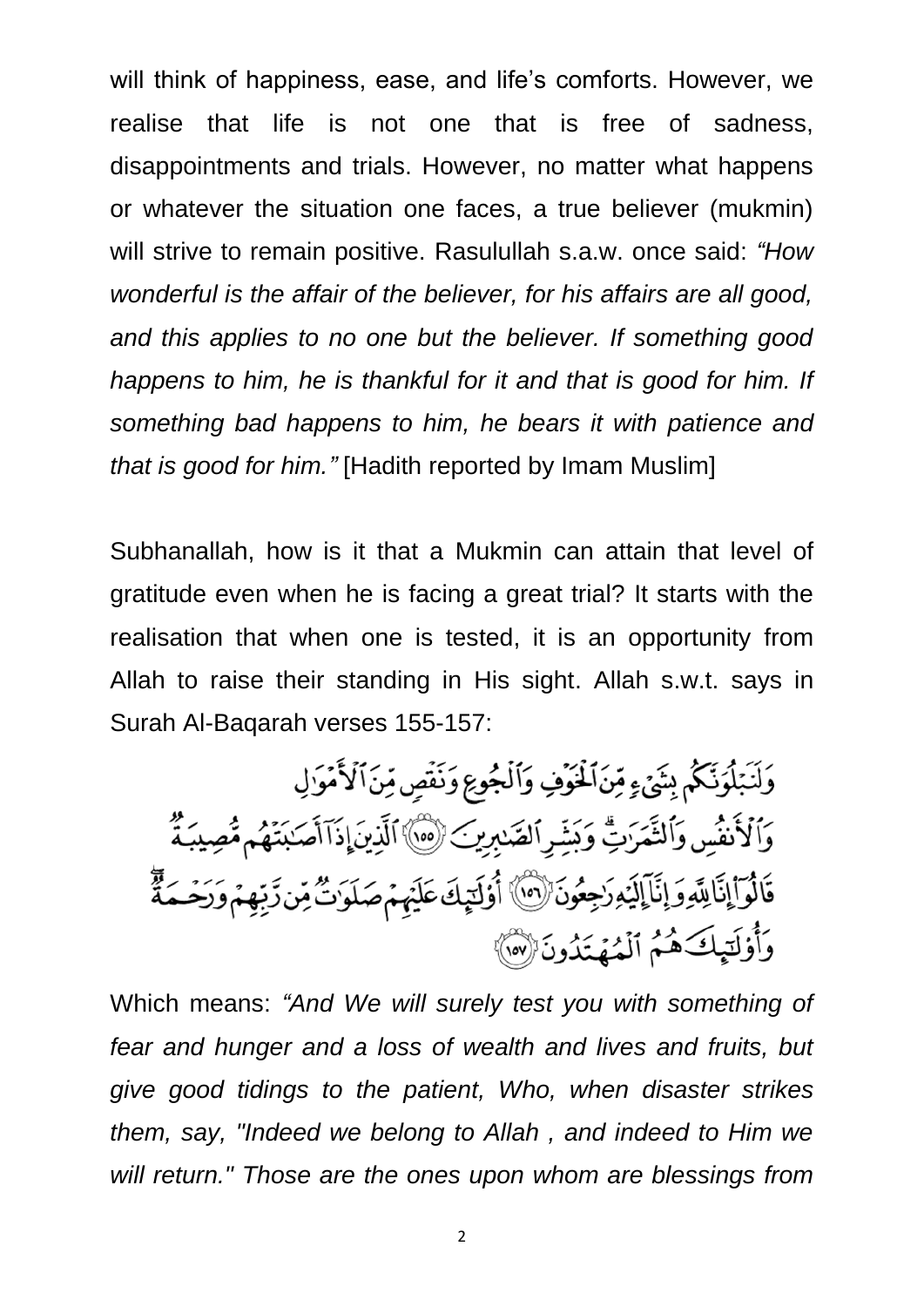*their Lord and mercy. And it is those who are the [rightly] guided."*

Beloved jemaah,

When we are tested with trials, be thankful for it is a sign that Allah still loves us. As humankind, if we were to continuously enjoy wealth, comfort, and ease in our affairs, we will easily become complacent and forget the need to be close to Allah. Thus, at times Allah tests us. And it is through His tests that we will realise the need to return to Him, to prostrate in submission to Him, seeking His help.

Thus Rasulullah s.a.w. said: *"The people who are tested most severely are the Prophets, and then those who are like them. A man is tried according to his religion. If he is strong in his religion, then his trials will be more severe. If he is weak in his religion, then he is tried according to his strength in religion."* [Hadith reported by At-Tirmidzi and Ibnu Majah]

For example, if Allah is currently testing us with family problems, then we should remember that the Prophets themselves faced challenges and problems with their families. Prophet Nuh a.s. had a son who did not accept Allah and did not believe in the faith that Prophet Nuh preached. Prophet Ibrahim a.s. had a father who wanted to throw him into the fire. Prophet Lut a.s. had a wife who was not attracted to men

3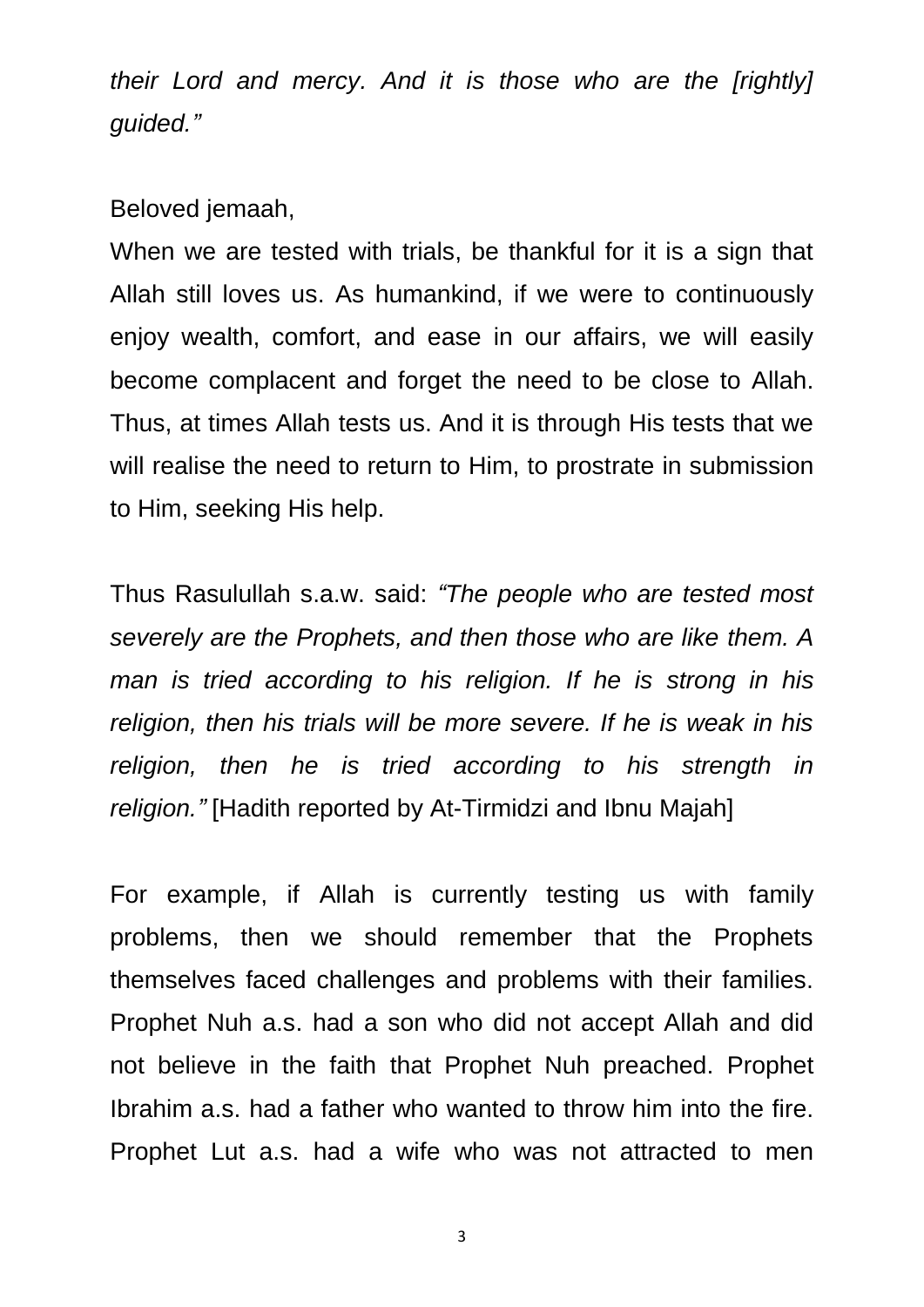anymore. Prophet Yusuf a.s. had siblings who were initially extremely jealous toward him and left him in a dry well.

Hence, if Allah is testing us, be assured that it is indeed a *nikmat,* and holds many amazing rewards because the prophets too were tested by Allah s.w.t. But that doesn't mean that we just sit around and do nothing about it, we have to strive to find a solution.

What is most important is that when we are tested, the first thing we should do is to seek strength from Allah s.w.t. as taught to us by our beloved messenger, Prophet Muhammad s.a.w. in a hadith: *"A servant when struck with misfortune should say:*

Which means: *Indeed we belong to Allah and to Him is our return. Oh Allah reward me for my affliction and compensate me with something better.* Rasulullah said: *"Allah will surely reward one from the test and compensate him with something better."* [Hadith reported by Imam Muslim]

Once we have revived our spirits to face the trials of life, then we must work toward improving the situation. Often, when one is faced with problems, they are too focused on grieving, and

4